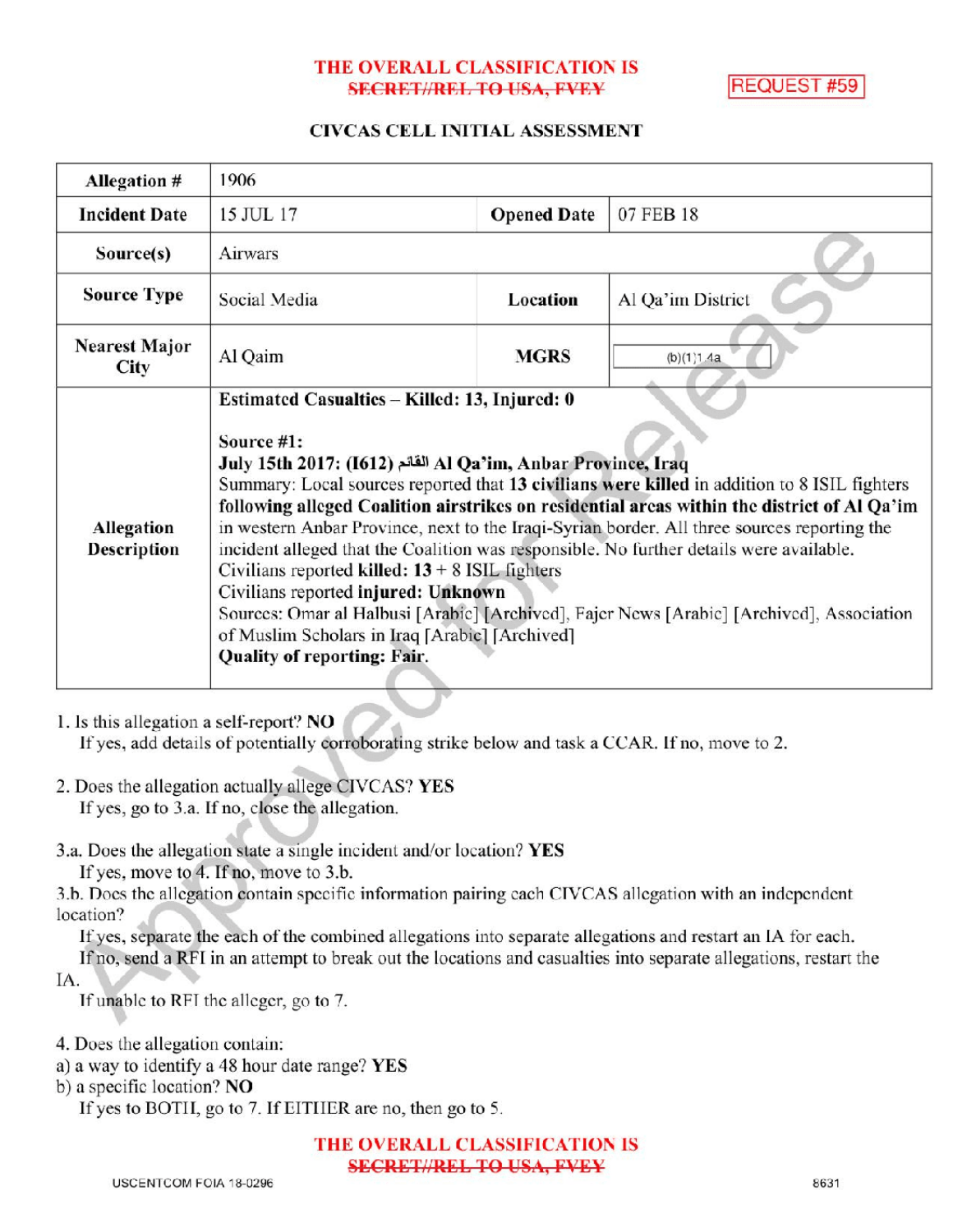### THE OVERALL CLASSIFICATION IS **SECRET//REL TO USA, FVEY**

- 5. Does the allegation contain:
- a) <sup>a</sup> way to identify a 48 hour date range? YES
- b) a specific time of day or timeframe?  $NO$
- c) a general location?  $YES$ 
	- If yes to ALL three, then go to 7. If ANY are no, go to 6.
- 6. Does the allegation contain:
- a) Video or photo evidence of CIVCAS that can be used to narrow the date/time or location of the allegation? If yes, go to 7. If no, go to  $6.b.$  NO
- b) Are there at least two corroborating sources (total of 3) that independently reported the allegation? YES If yes, go to  $7.$  If no, go to 6.c.
- c) Any high quality sources?
	- If yes, go to  $7.$  If no, go to  $6.d.$
- d) Specific facts that warrant a search for strikes?

If yes, go to 7. If no, close the allegation.

7.a. Does the allegation contain sufficient information on the time, location and details to conduct a search for strikes? YES; although the allegation is broad, <sup>a</sup> search for strikes will be performed.

If yes, go to  $8$ . If no, go to  $7.b$ .

7.b. Explain in detail why there is insufficient information on the time, location, and details to conduct <sup>a</sup> search a for strikes

- Conducted a 48-hour search (14-15 JUL 17) for strikes in Al Qaim district in Iraq.
- The search returned zero strike results in the alleged area during the specified time period.

IZ & SY MAT: 0 results CAOC log: 0 results  $CJTF log: 0$  results

IZ CJFLCC log, -email (Start 18 MAY 2017): 0 results

# S  $T\mathcal{F}_{(1)}$ log, -email (Start 22 JUL 2017):

8. Are there any potentially corroborating strikes? NO If yes, answer the questions below and task CCAR. If no, provide a detailed explanation and close the allegation.

# 1. Assessed date of incident:

2.Location:

# THE OVERALL CLASSIFICATION IS SECRET//REL TO USA, FVEY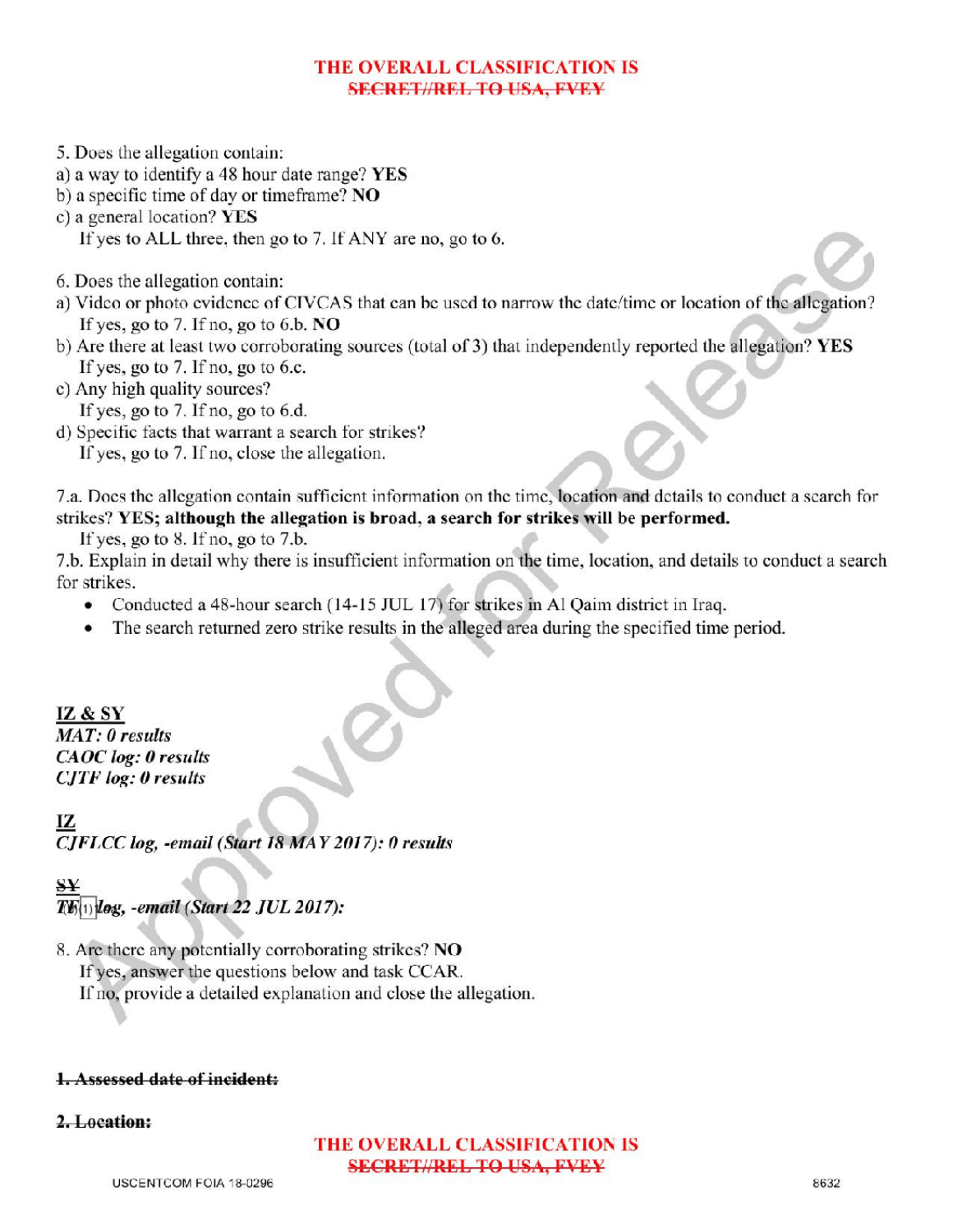#### THE OVERALL CLASSIFICATION IS **SECRET//REL TO USA, FVEY**

3. Potentially Corroborating Strike Information: MGRS: **Strike Number:** DTG: Target: Dynamic/Deliberate: Aircraft: Call Sign: Nationality: Munitions & Number dropped: Target Number: **TEA:**  $BE$ #:

Non-US Coalition Involvement: N/A

Decision: Close at the IA due to insufficient evidence to corroborate the allegation. vidence to corroborate the allegation.

Approved